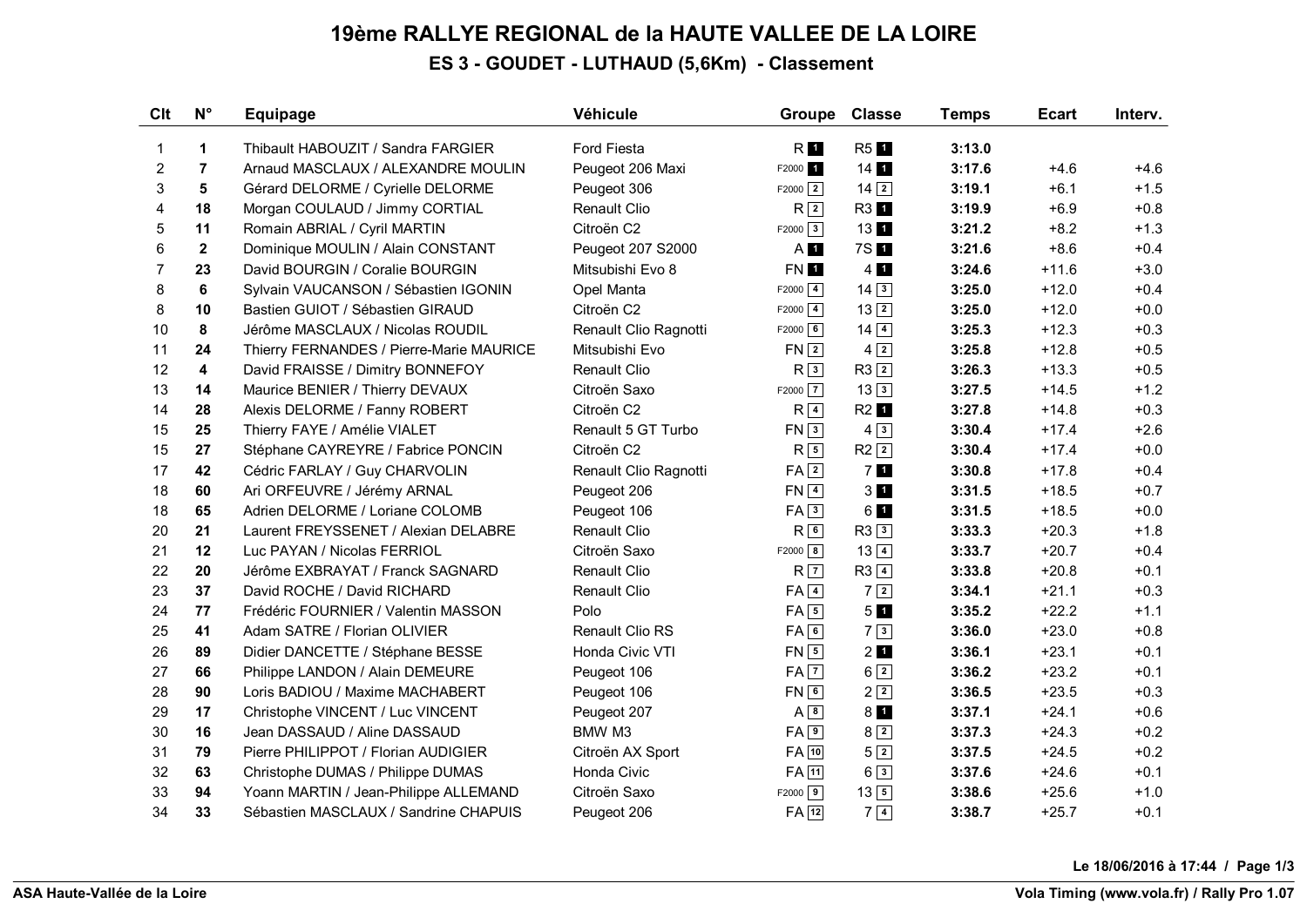# **19ème RALLYE REGIONAL de la HAUTE VALLEE DE LA LOIRE**

### **ES 3 - GOUDET - LUTHAUD (5,6Km) - Classement**

| Clt | $N^{\circ}$ | <b>Equipage</b>                                                | Véhicule               | <b>Groupe</b>      | <b>Classe</b>    | <b>Temps</b> | <b>Ecart</b> | Interv. |
|-----|-------------|----------------------------------------------------------------|------------------------|--------------------|------------------|--------------|--------------|---------|
| 35  | 39          | Romain SEUX / Florent BOUCHET                                  | Renault Clio Ragnotti  | $FA$ <sup>13</sup> | 7 5              | 3:38.9       | $+25.9$      | $+0.2$  |
| 36  | 19          | David BERARD / Jean-François BOUSSIT                           | <b>Renault Clio</b>    | $R^{\overline{8}}$ | $R3$ 5           | 3:39.1       | $+26.1$      | $+0.2$  |
| 37  | 44          | David DEGEORGES / Jérémy VEDEL                                 | Peugeot 205            | F2000 10           | $14\overline{5}$ | 3:39.4       | $+26.4$      | $+0.3$  |
| 37  | 64          | Frédéric BONNEFOY / Joris BONCOMPAIN                           | Peugeot 106 S16        | $FA$ 14            | $6\sqrt{4}$      | 3:39.4       | $+26.4$      | $+0.0$  |
| 39  | 40          | Jean-Philippe GIRY / John GUITTARD                             | Honda Civic            | $A \overline{15}$  | 76               | 3:40.4       | $+27.4$      | $+1.0$  |
| 40  | 68          | Raphaël MONNIER / Anthony MONNIER                              | Peugeot 206            | $FA$ 16            | 6K 1             | 3:40.8       | $+27.8$      | $+0.4$  |
| 41  | 29          | Jérémy JAKUBOWSKI / Maxime DECHAUD                             | Citroën C2 R2          | $R\sqrt{9}$        | $R2\sqrt{3}$     | 3:41.5       | $+28.5$      | $+0.7$  |
| 42  | 15          | Florent SABATIER / Julien SABATIER                             | BMW M3                 | $FA$ 17            | 8 3              | 3:41.6       | $+28.6$      | $+0.1$  |
| 43  | 58          | Franck CHANGARNIER / Corinne CHANGARNIER Renault Clio Ragnotti |                        | $FN$ $7$           | $3\sqrt{2}$      | 3:41.8       | $+28.8$      | $+0.2$  |
| 44  | 104         | Gaëtan CARTERON / Mickaël MONTEILLER                           | Citroën AX             | F2000 11           | $12$ 1           | 3:42.0       | $+29.0$      | $+0.2$  |
| 45  | 74          | Frédéric SARAIVA / Jordan MAY                                  | Peugeot 106 S16        | F2000 12           | $13\sqrt{6}$     | 3:42.7       | $+29.7$      | $+0.7$  |
| 46  | 86          | Sébastien AIGLON / Elian GRANIER                               | Polo                   | $FN$ $8$           | $2\sqrt{3}$      | 3:43.2       | $+30.2$      | $+0.5$  |
| 47  | 107         | Thierry MOULIN / Amaury DEVAUX                                 | Citroën AX Gti         | $FN$ <sup>9</sup>  | 11               | 3:43.3       | $+30.3$      | $+0.1$  |
| 48  | 47          | Renaud RIBOT / Jérémy VAST                                     | Peugeot 309GTi         | F2000 13           | $14\sqrt{6}$     | 3:43.7       | $+30.7$      | $+0.4$  |
| 49  | 70          | Jérôme FLEURY / Kévin CHANTRE                                  | Peugeot 205 GTI        | F2000 14           | $13\overline{7}$ | 3:44.2       | $+31.2$      | $+0.5$  |
| 50  | 45          | Clément DECHAUD / Anne-Charlène DUMONT                         | Peugeot 206            | F2000 15           | $14\overline{7}$ | 3:44.3       | $+31.3$      | $+0.1$  |
| 51  | 103         | Benjamin LEMAIRE / Simon LEMAIRE                               | Peugeot 106            | F2000 16           | $12\sqrt{2}$     | 3:44.4       | $+31.4$      | $+0.1$  |
| 52  | 78          | Frédéric MASSON / Aloïs ROCHE                                  | Citroën AX             | $FA$ 18            | 5 3              | 3:44.5       | $+31.5$      | $+0.1$  |
| 53  | 61          | Marc LESUEUR / Julien BONNEFOY                                 | <b>Renault Clio RS</b> | $FN$ 10            | $3\sqrt{3}$      | 3:44.7       | $+31.7$      | $+0.2$  |
| 54  | 32          | Richard ORFEUVRE / Anthony MALZIEU                             | Citroën Saxo           | $FA$ <sup>19</sup> | $6K\sqrt{2}$     | 3:44.8       | $+31.8$      | $+0.1$  |
| 55  | 100         | Laurent DREVET / Bastien DREVET                                | Citroën AX             | F2000 17           | $12\sqrt{3}$     | 3:45.2       | $+32.2$      | $+0.4$  |
| 56  | 43          | Antoine FAYOLLE / Laurie MALAQUI                               | <b>BMW</b>             | F2000   18         | $14\sqrt{8}$     | 3:45.3       | $+32.3$      | $+0.1$  |
| 57  | 51          | Rodolphe PICARD / Gaëtan LASSABLIERE                           | Peugeot 206            | F2000 19           | $14$ 9           | 3:45.7       | $+32.7$      | $+0.4$  |
| 58  | 88          | Nicolas PASCAL / Laura DEGEORGES                               | Citroën Saxo           | FN [11]            | $2\sqrt{4}$      | 3:46.2       | $+33.2$      | $+0.5$  |
| 59  | 48          | Jérémy FERRIOL / Emile FERRIOL                                 | Peugeot 206            | F2000 20           | 14 10            | 3:47.9       | $+34.9$      | $+1.7$  |
| 60  | 26          | Fabien VALDIVIA / Guillaume FERRET                             | Renault GT Turbo       | $FN$ <sup>12</sup> | $4\sqrt{4}$      | 3:48.6       | $+35.6$      | $+0.7$  |
| 61  | 105         | Alexandre FERREIRA / Julie AMBLARD                             | Peugeot 205 Rallye     | FN 13              | $1\sqrt{2}$      | 3:49.2       | $+36.2$      | $+0.6$  |
| 62  | 87          | Christophe PASCAL / David ESTEVENON                            | Peugeot 106            | <b>FN</b> 14       | $2\sqrt{5}$      | 3:49.4       | $+36.4$      | $+0.2$  |
| 63  | 95          | Cyrille VINCENT / Grégory DURIAUX                              | Simca Rallye 3         | F2000 21           | $12\sqrt{4}$     | 3:50.2       | $+37.2$      | $+0.8$  |
| 64  | 30          | Séverine DARNE / Adeline RIFFARD                               | Citroën Saxo VTS       | $FA$ 20            | $6K\sqrt{3}$     | 3:51.7       | $+38.7$      | $+1.5$  |
| 65  | 31          | Cyril CHAPUIS / Ludovic MASSON                                 | Peugeot 206            | $FA$ <sub>21</sub> | $6K$ $4$         | 3:53.8       | $+40.8$      | $+2.1$  |
| 66  | 52          | Laurent CAUSSE / Pascale MALLET                                | Peugeot 206 GT         | F2000 22           | 14 11            | 3:54.4       | $+41.4$      | $+0.6$  |
| 67  | 99          | Mathieu PERRET / Magalie LATOUR                                | Peugeot 205 Rallye     | F2000 23           | $12\sqrt{5}$     | 3:54.8       | $+41.8$      | $+0.4$  |
| 68  | 96          | Jérémy BONNEFOY / Morgane DELOBRE                              | Peugeot 205 Rallye     | F2000 24           | $12\sqrt{6}$     | 3:56.0       | $+43.0$      | $+1.2$  |
| 69  | 109         | Maxime PLOTON / José BRAZ                                      | Peugeot 106 Xsi        | $FN$ <sup>15</sup> | $1\vert 3 \vert$ | 3:56.1       | $+43.1$      | $+0.1$  |

**Le 18/06/2016 à 17:44 / Page 2/3**